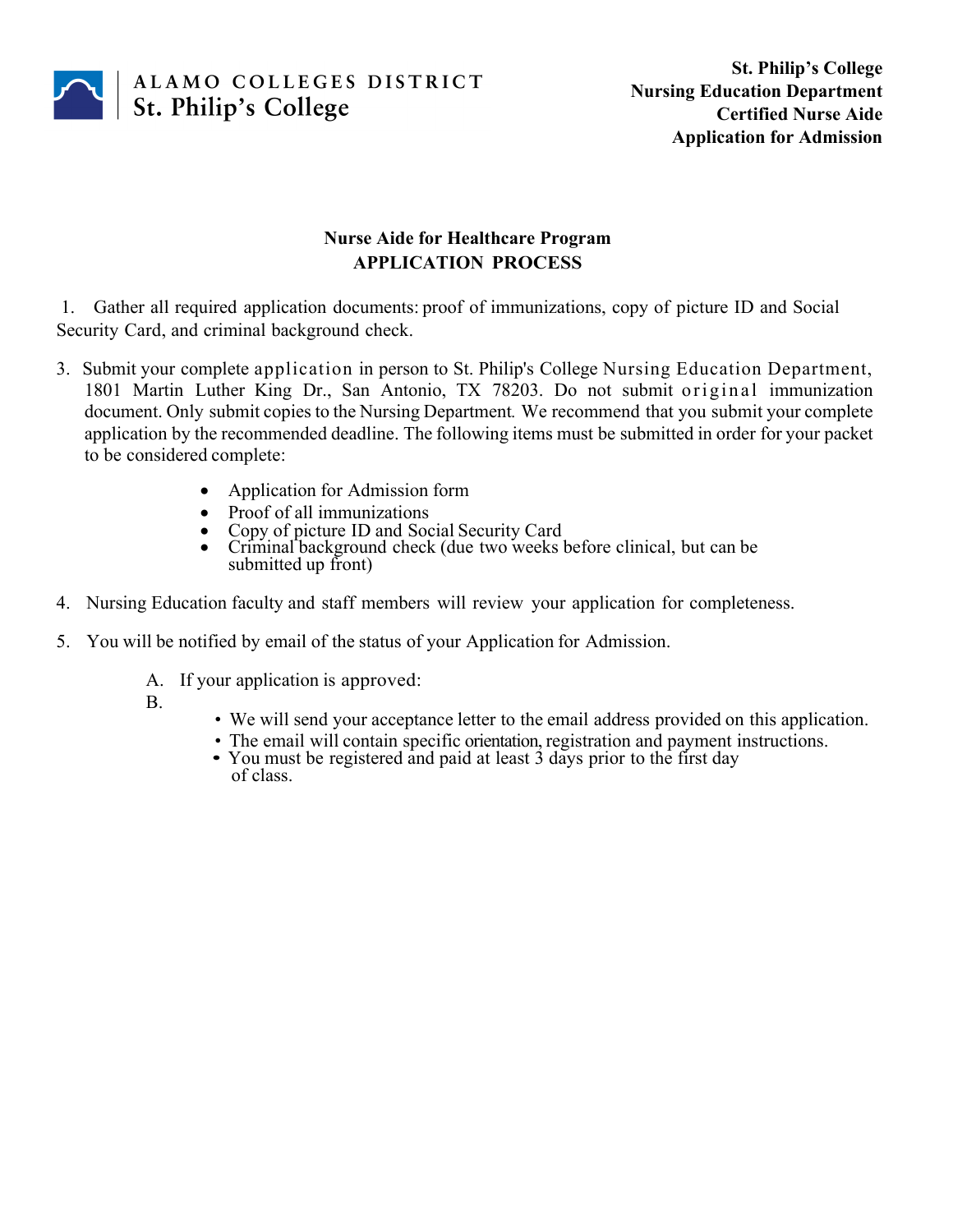

# *Please print or type all information*

### **Identifying Information:**

| Name:<br>(Print Name)    | Last |                  | First        |                                        | $M\!I$ |
|--------------------------|------|------------------|--------------|----------------------------------------|--------|
| SSN:                     |      | <b>Banner ID</b> |              | Date of Birth                          |        |
| <b>Student</b><br>Email: |      |                  | Home/Cell    | $\sqrt{2}$<br>$\overline{\phantom{a}}$ |        |
| <b>Address:</b>          |      | <b>Street</b>    |              | $APT.$ #                               |        |
|                          | City |                  | <b>State</b> |                                        | ZIP    |

Please provide your initials next to each item, confirming that you meet the minimum entrance requirements as listed:

I am in suitable physical/emotional health to safely care for patients.

I am able to read, write, speak, and understand English.

I am able to perform the physical functions of the course.

I am free of previous felony convictions.

I am not listed on the Texas Nurse Aide Registry in revoked status.

I am not listed on the Employee Misconduct Registry.

The following items must be included with your application: proof of all immunizations, copy of picture ID, copy of Social Security Card, background check (background check is due 2 weeks before clinical)

Once you have completed the application packet, please return it in person to *St. Philip's College Nursing Education Department; Center for Health Profession Building Office 100, 1801 Martin Luther King Drive,* San *Antonio, TX 78203.* .

> WE ONLY ACCEPT COMPLETE APPLICATIONS! For questions about the application process, please call  $(210)$  486-2720.

Office Use Only

Date Received: Received By:----------------------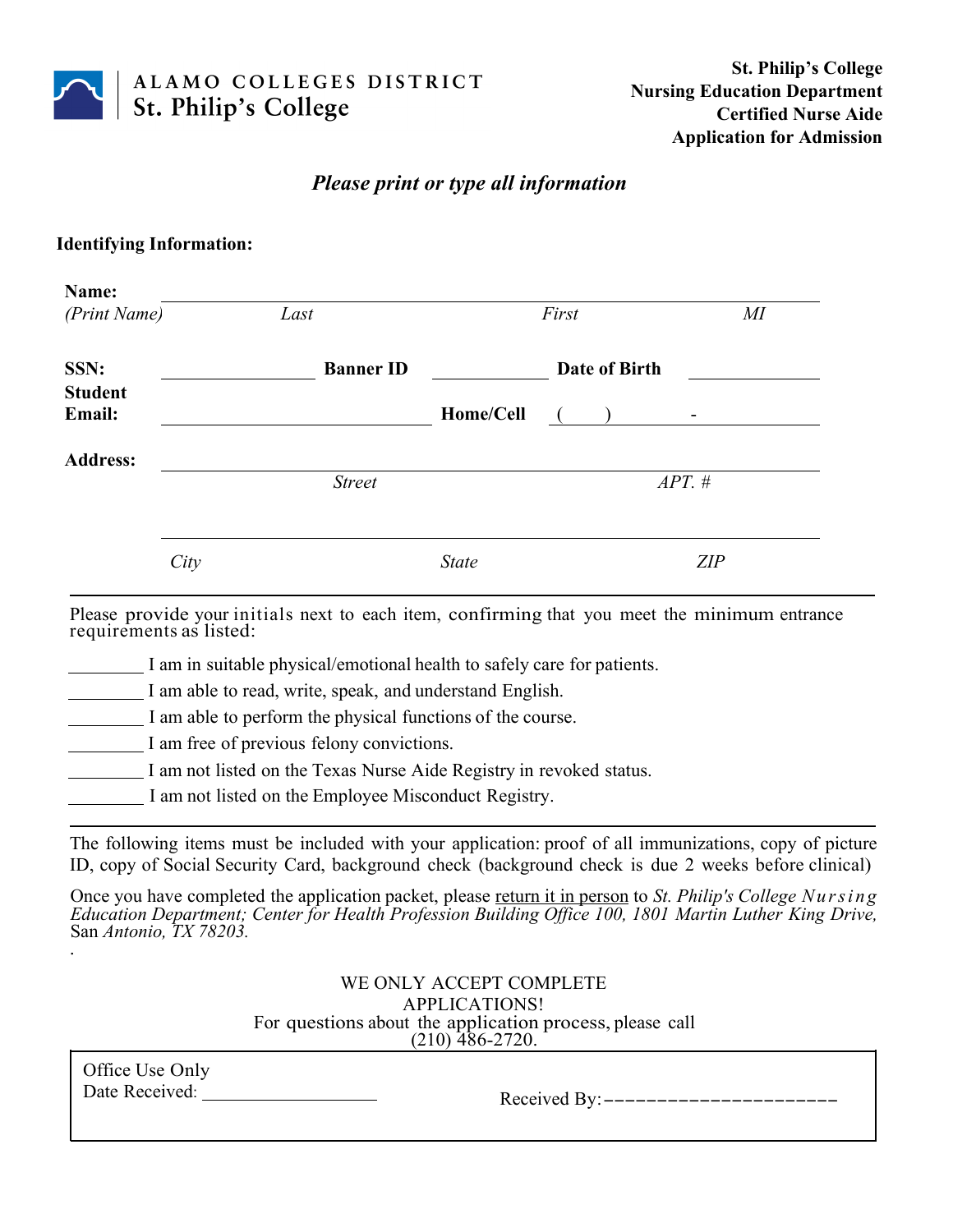

#### **Please Note: Mandatory criminal background check will be required prior to admission.**

I hereby certify that the information contained in this application is true and complete to the best of my knowledge. I understand that any misrepresentation or falsification of information is cause for denial of admission or expulsion from the College. I understand that the information contained in this application will be read by the Faculty and Staff of St. Philips College, as appropriate.

Applicant Signature Date

A criminal background check is required to confirm that you are free of previous felony convictions. **Your background check is due two weeks prior to the start of clinical;** you will be provided with a definite deadline at the start of class. Background checks older than 90 days will not be accepted.

## **IMMUNIZATION**

All applicants must show proof that the following immunizations have been obtained:

- **Varicella (Chicken Pox)** –Doses or documented evidence of disease by physician or a signed letter from a parent or legal guardian confirming history of the disease.
- **Hepatitis B-(COMPLETE)** series of 3 vaccines (this is a 6 months series)
- **Measles, Mumps, Rubella (MMR) -** Proof of (A) a complete MMR immunization (2 doses); or (B) Serum titer confirming immunity to each disease; or proof that you were born before January 1, 1957.
- **Tetanus-**Proof of having been immunized within the last 10 years.
- **Tuberculosis (TB Test)** Proof of negative skin reading or chest x-ray within the last 12 months.
- **Influenza: required** annually by October 1<sup>st</sup> of each year.

All healthcare providers and students in these professions should receive annual vaccination against influenza. Seasonal vaccines are required by clinical sites. We encourage you to get immunized for the flu during the flu season. However, if not, understand that you will be required to wear appropriate and approved mask during clinical rotations should you choose not to get immunized with the seasonal flu vaccine.